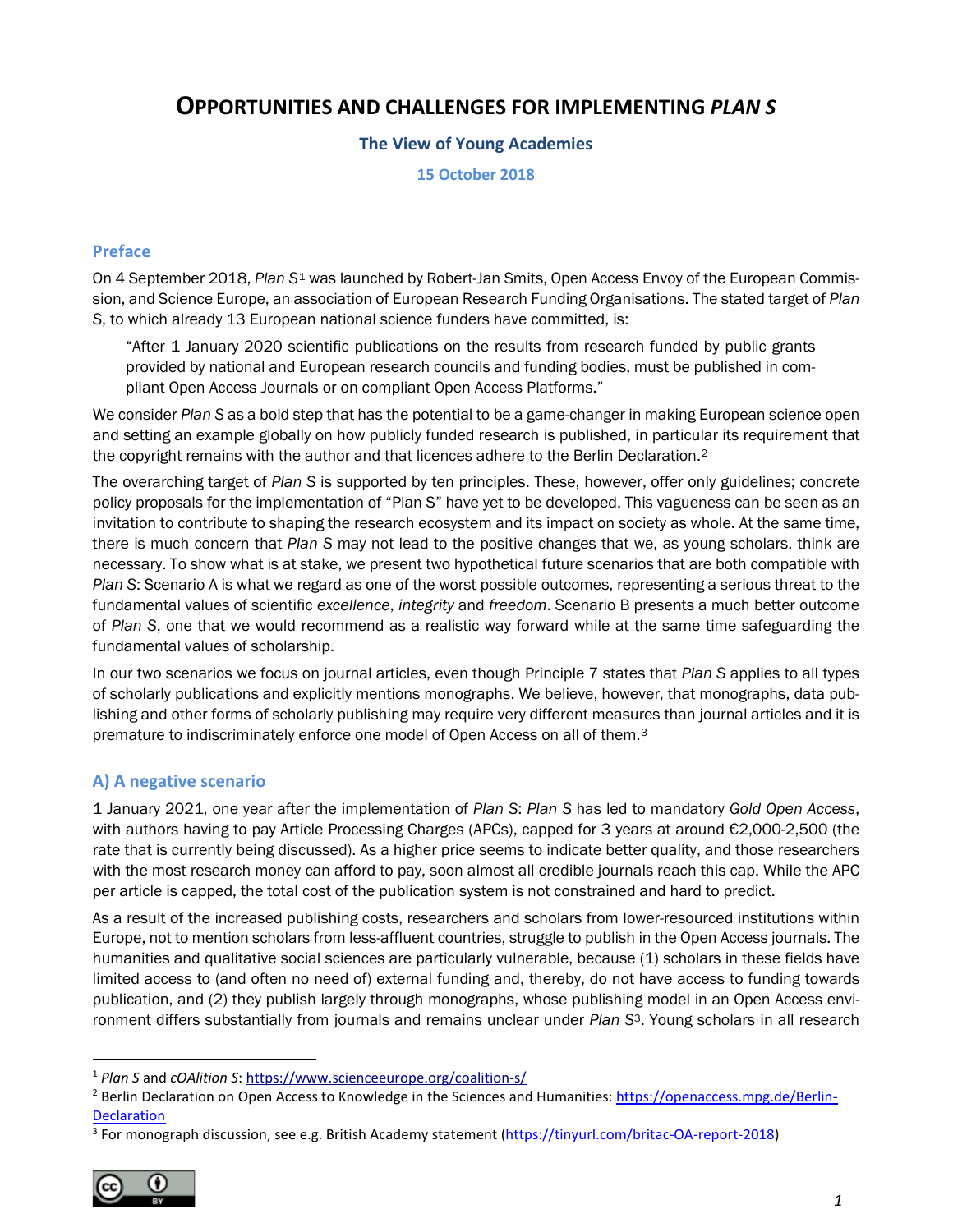areas are especially disadvantaged in the fight for funding to publish. This leads to isolation of many researchers, to unfair access to publishing their findings and overall to centralisation of academic knowledge and power in few research centres. In short, researchers have traded their freedom to publish with freedom to access existing research.

Smaller academic disciplines die out because they cannot attract sufficient funding to keep publishing in the expensive Open Access journals that now serve as quality benchmarks. An initial lack of external funding inhibits publication in the major journals, which prevents these scholars from gaining the visibility needed to obtain external funding down the line. Consequently, specialised knowledge about many subjects disappears.

In the absence of an alternative to APC-based Open Access, society journals that had been built on subscriptions start to disappear, affecting not only scholarly communication but also the activities that had been funded by subscription income. After a while, the societies with the least access to alternative means of funding disappear completely, while others become marginalised. In contrast, predatory journals flourish because their business model is reinforced with the introduction of mandatory "author-pays" Gold Open Access.

<span id="page-1-1"></span>Established research practices that have worked well for decades both for research and its wide dissemination, like depositing on preprints in repositories (e.g. arXiv<sup>[4](#page-1-0)</sup>), disappear, leaving whole disciplines in search of new ways to interconnect and collaborate after their basic communication tools have been dismantled.

1 January 2023: A handful of publishers have an oligopoly, even more so than in 2018, and as soon as the cap on APC is lifted, they raise APCs to more than €5,000. More and more journals are launched to publish wellfunded research, but quality control is lacking because there is a strong profit incentive for publishers to favour quantity over quality. Non-academic science takes advantage of the new pay-to-publish model to promote research outcomes favourable to their products. Private interests use the new publishing system as a way to brand new products and get a head start in attracting public research funding. The overall cost of the publishing system explodes.

In analogy to APC, book processing charges (BPC) are introduced for monographs, but without caps, as no agreement was reached due to monographs varying so widely in size, quality and cost. In particular, humanities scholars are negatively affected, as many now lack the funding to publish their specialist knowledge either in academic journals or in books.

European-wide regulatory bodies are set up to oversee journal quality, but such centralised quality control has an intrinsic time-lag. Despite the best efforts to regulate journal quality, predatory journals keep popping up before old ones can be sanctioned. This delivers profits to publishers, but confuses researchers and decreases trust in science.

Young people are dissuaded from pursuing a career in research, due to the increased difficulty in getting adequate funding for publishing and fulfilling a "publish or perish" mentality. We lose the innovation and potential of the next generation of researchers. In particular, the humanities and qualitative social sciences become marginalised and their important role in studying and engaging society is devalued.

The rest of the world does not follow *Plan S*. With the strict Open Access requirements imposed by European funders on European authors, collaboration with European researchers becomes too constraining and comes at too high a cost in APCs for publications in journals of increasingly doubtful quality. More and more divisions appear within the research community, increasing inequality and slowing societal progress. Research collaborations between Europe and global centres of excellence dwindle.

<span id="page-1-0"></span> <sup>4</sup> See<https://arxiv.org/>

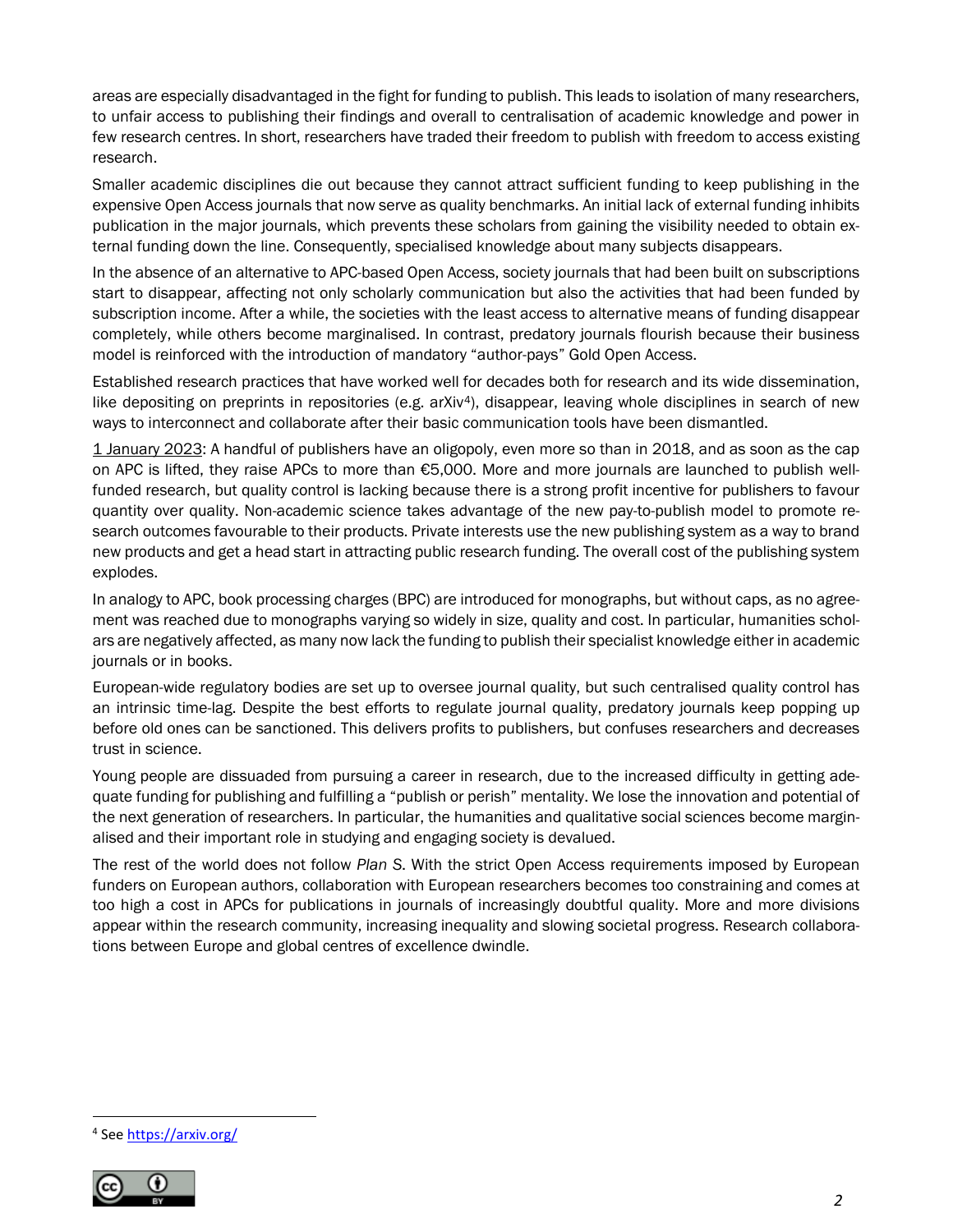### **B) A positive scenario**

1 January 2021: National and transnational funding organisations in Europe together support journals directly, known as *Diamond Open Access*, and neither authors nor readers pay APCs or subscriptions.[5](#page-2-0) This proves to be essential towards achieving true Open Science because it leads to journals that are open to readers as well as to authors, independent of a scholar's own research funding and subject only to peer-review. Solutions towards the Open Access publication of books are being sought in an open dialogue with the key stakeholders, including researchers, relevant societies and not-for-profit publishers.

The money saved from APCs and journal subscriptions is spent to create Diamond Open Access journals that are funded under transparent funding calls to support journals that want to move to a Diamond Open Access model, perhaps by a procedure similar to research funders' current calls for research proposals. In this case, academic journal editors and editorial boards apply for this funding for a fixed funding period (set to balance the need for stability and quality control), after which evaluation and application for a renewal are due. Funding organisations occasionally perform audits (similar to audits of research project spending) and the overall cost of the publication system is capped. Another option is support for publication via repositories like arXiv<sup>4</sup>, which facilitates publication at zero cost to the author and reader. Such repositories could encompass a range of quality checks, thus guaranteeing robust peer review to safeguard quality.

This change in the publication funding structure would mean that *the decision of which journals to fund is made by the scientific community*. The scientific community agrees on the distribution of funding over different research areas (in a process similar to current distribution keys used for project funding). The scientific community evaluates and ensures the quality of the journals (e.g. ensuring that no predatory journals get funding) and the community decides which specialist journals get priority over others given a limited amount of money available overall. They also decide which journals are granted more funding than others (e.g. because they cover an expanding subfield).

This restructuring in funding also means that *no funding goes directly to publishers*. From now on, the *publishers provide a service* for a fee, and the editors will choose the publishers who provide the best quality and functionality for the lowest fee. This change creates competition between publishers, breaking up the oligopoly that has harmed science in the past. This approach also leads to an effective cap on publication cost, and excessive profits for publishers disappear.

Researchers and scholars are better placed to oversee how the funding is spent because, unlike for-profit publishers, they are not driven by publishing profits. The crucial role of scholarly reputation in the academic community assures the focus on quality publications. Furthermore, the importance of securing a renewal of the journal funding after a fixed time-period is an effective quality incentive for the editors. Now that quality is more important than quantity, predatory journals quickly disappear because their business model is no longer attractive.

1 January 2023: Diamond Open Access journals with a good reputation flourish. They have become the global publication outlet of choice because they publish new research at no cost to authors and they assure the highest quality standards. Further, because they are open, they have the widest possible readership, generating more societal and academic impact.

This model is setting an example for countries outside of Europe, which launch their own initiatives in promoting and funding Diamond Open Access journals, becoming a key stepping stone toward truly Open Science. The model is friendly toward existing Open Access practices such as arXiv and encourages innovation in the scientific publishing process, including journals that provide a fully transparent post-submission peer review and peer commenting. Open Access journals gain in reputation and the transition to Open Access is reflected in the much needed changes in evaluation criteria for scientific excellence; the focus shifts from misleading impact factors to real benefits to society.

<span id="page-2-0"></span> $5$  This is implicit in principle 4 of Plan S: "Open Access publication fees are covered by the Funders or universities, not by individual researchers; it is acknowledged that all scientists should be able to publish their work Open Access even if their institutions have limited means".